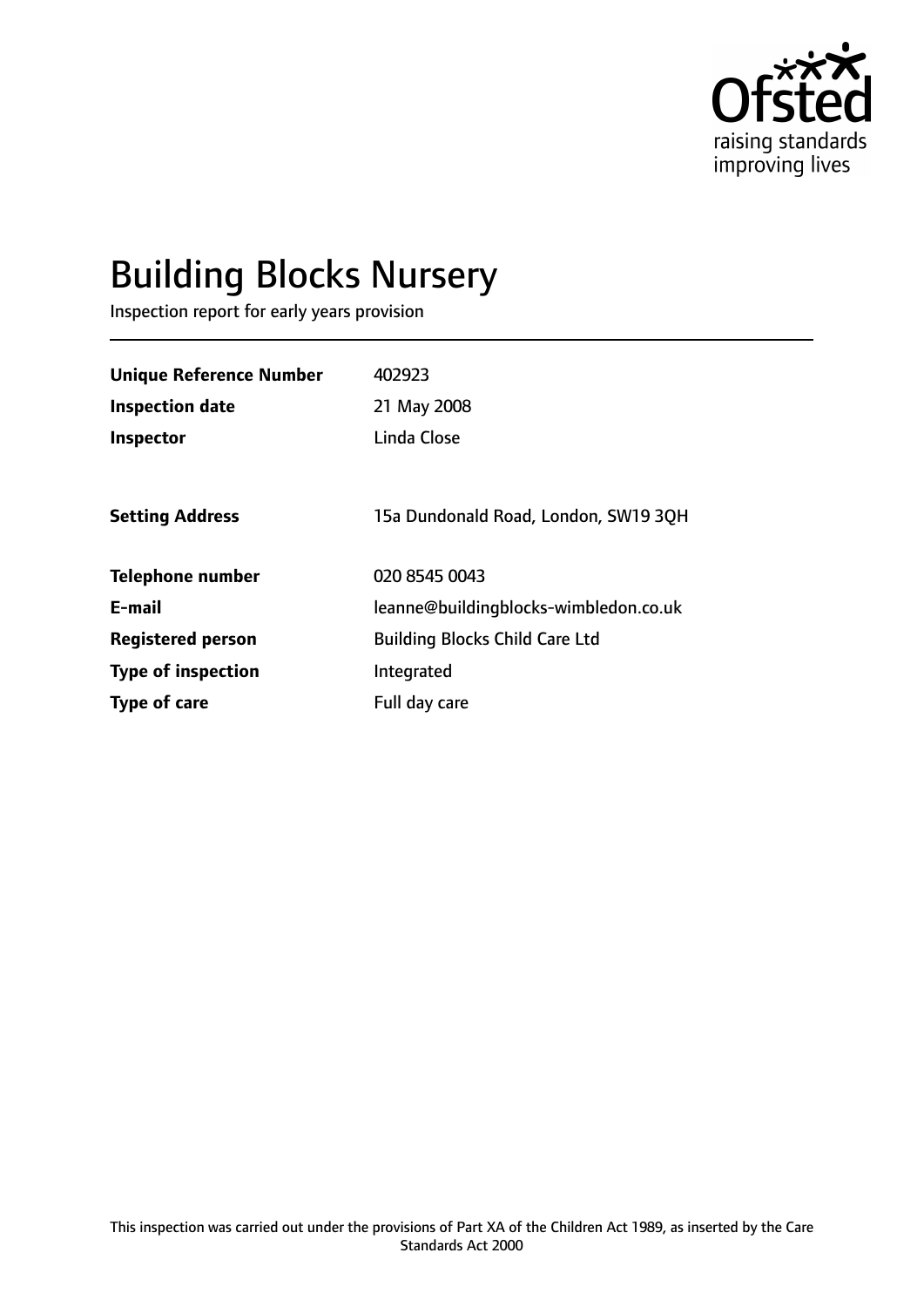#### **ABOUT THIS INSPECTION**

The purpose of this inspection is to assure government, parents and the public of the quality of childcare and, if applicable, of nursery education. The inspection was carried out under Part XA Children Act 1989 as introduced by the Care Standards Act 2000 and, where nursery education is provided, under Schedule 26 of the School Standards and Framework Act 1998.

This report details the main strengths and any areas for improvement identified during the inspection. The judgements included in the report are made in relation to the outcomes for children set out in the Children Act 2004; the National Standards for under 8s day care and childminding; and, where nursery education is provided, the *Curriculum guidance for the foundation stage.*

The report includes information on any complaints about the childcare provision which Ofsted has received since the last inspection or registration or 1 April 2004 whichever is the later.

### **The key inspection judgements and what they mean**

*Outstanding: this aspect of the provision is of exceptionally high quality Good: this aspect of the provision is strong Satisfactory: this aspect of the provision is sound Inadequate: this aspect of the provision is not good enough*

For more information about early years inspections, please see the booklet *Are you ready for your inspection?* which is available from Ofsted's website: *www.ofsted.gov.uk.*

## **THE QUALITY AND STANDARDS OF THE CARE AND NURSERY EDUCATION**

On the basis of the evidence collected on this inspection:

The quality and standards of the care are good. The registered person meets the National Standards for under 8s day care and childminding.

The quality and standards of the nursery education are good.

### **WHAT SORT OF SETTING IS IT?**

Building Blocks Day Nursery is one of three nurseries. It opened in 2001 and is located in premises which have been effectively purpose built. The nursery is located close to Dundonald Park, in the Wimbledon area of southwest London. The local authority is Merton. A maximum of 78 children under five years of age may attend the nursery at any one time. The nursery is open every weekday from 07:30 to 18:30 throughout the year, closing only for bank holidays and for one week between Christmas and New Year. All children share access to a secure enclosed outdoor play area. A small number of older siblings come to the setting at the beginning of the day before travelling to school. These older children also meet at this setting before going to a sister setting in the nursery mini-bus for holiday playscheme activities during school holidays.

There are currently 123 children aged from two to under five years of age on roll. There are 48 children who are three or four years old and in receipt of nursery education funding. The nursery currently supports a small number of children with identified learning difficulties and a small number of children who are learning English as an additional language.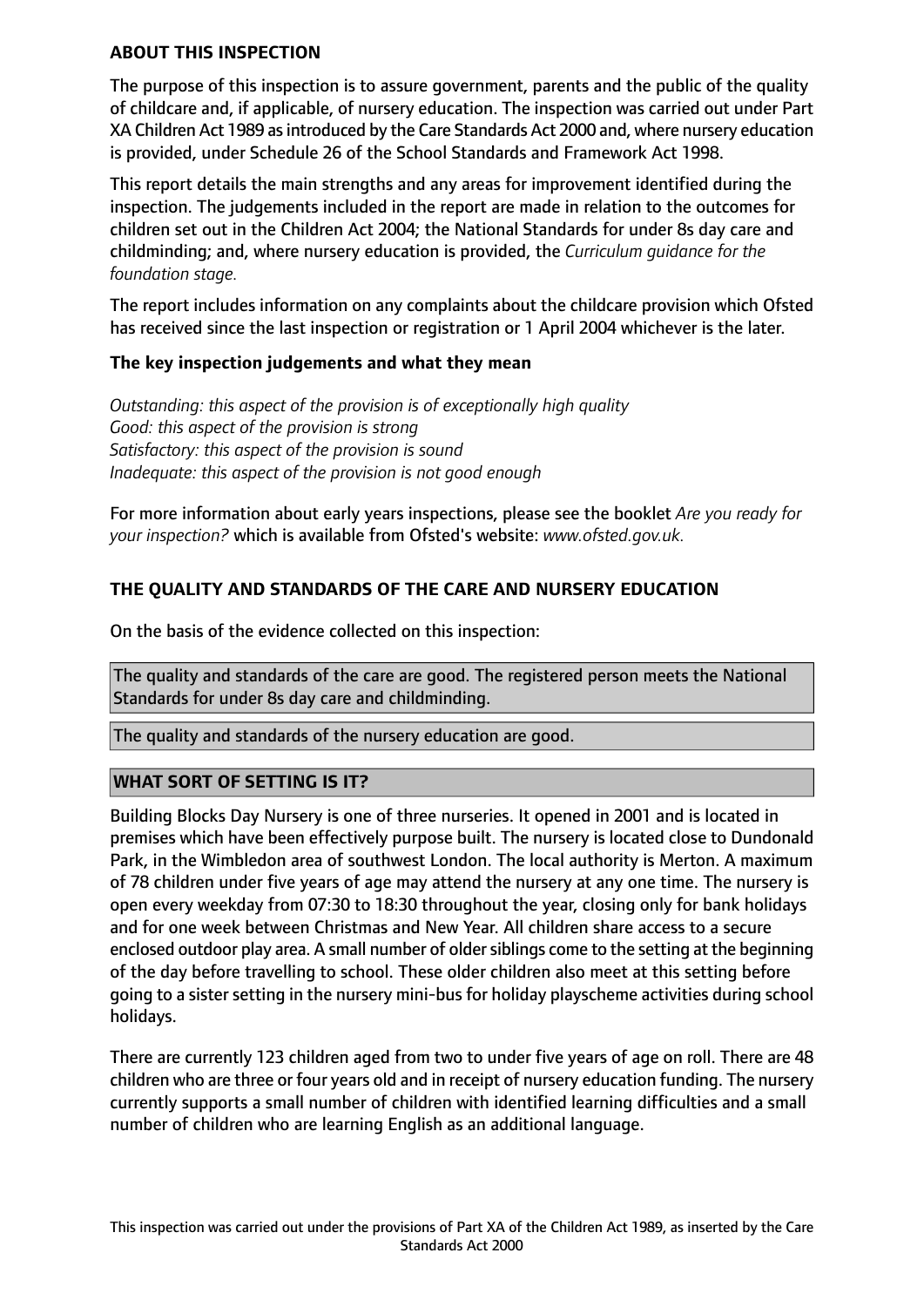The nursery employs 32 members of staff and more than half of them hold relevant qualifications at Level 2 and Level 3. The majority of the unqualified members of staff are actively working towards appropriate qualifications in childcare and early years education. There are four visiting specialist teachers who come to the nursery to lead sporting activities and lessons in French, Spanish, ballet, drama and music. Children visit local swimming pools each week where they learn to swim with qualified swimming teachers.

## **THE EFFECTIVENESS OF THE PROVISION**

### **Helping children to be healthy**

The provision is good.

Children's health is safeguarded in the setting because good forward planning ensures that first aiders who have relevant training are on the premises at all times. Medication is only given with the written permission of parents and appropriate records are kept. Nappies are changed according to a routine, which staff know well and they are changed at other times according to children's individual needs. This means that the children are kept clean, dry and comfortable throughout the day. Children do not attend the nursery if they are unwell which helps to prevent the unnecessary spread of infection. Adults do not wear outdoor shoes in the rooms for the youngest children, although sometimes toddlers wear outdoor shoes, which is a little inconsistent.

Very good standards of hygiene are maintained for the children in all matters connected with food and drink. Healthy food is freshly prepared on the premises in a clean, orderly kitchen and the cook has attended food hygiene training. Children thoroughly enjoy their food and many eat second helpings with relish. Their meals are carefully selected to be nutritionally balanced, tasty and varied. The nursery provides a vegetarian menu daily and food is thoughtfully prepared for children who need a special diet. Children have ready access to fresh drinking water throughout the day. Staff maintain good standards of hygiene at meals times by wearing hairnets for serving food and by ensuring that children wash their hands before and after meals and after messy play or using the toilet. Children have a freshly laundered damp facecloth for their hands and faces and older children wash their own hands with supervision. Children are encouraged to clean their teeth after meals which teaches them good dental hygiene.

Children go to local swimming pools every week during school term times to gain confidence in water and to learn to swim. They enjoy energetic play in the outdoor area at the nursery. They pedal and steer wheeled toys with confidence and growing skill. Children make good use of the tunnel and the climbing frame and they are gaining competence in climbing and scrambling. Children often visit the park nearby to run about in the fresh air and to take part in sports and games. Specialist teachers visit the setting weekly to lead groups of children in ballet and sports.

### **Protecting children from harm or neglect and helping them stay safe**

The provision is satisfactory.

Children are cared for in a secure building where strangers cannot gain access. The children's rooms are light and attractively decorated. All playrooms and toilet areas are kept clean and fresh throughout the day by conscientious staff who work well as a team. They have well defined roles and responsibilities and all staff take turns with routine tasks. The outdoor area is securely fenced to keep children safe. New impact absorbing floor covering outside contributes to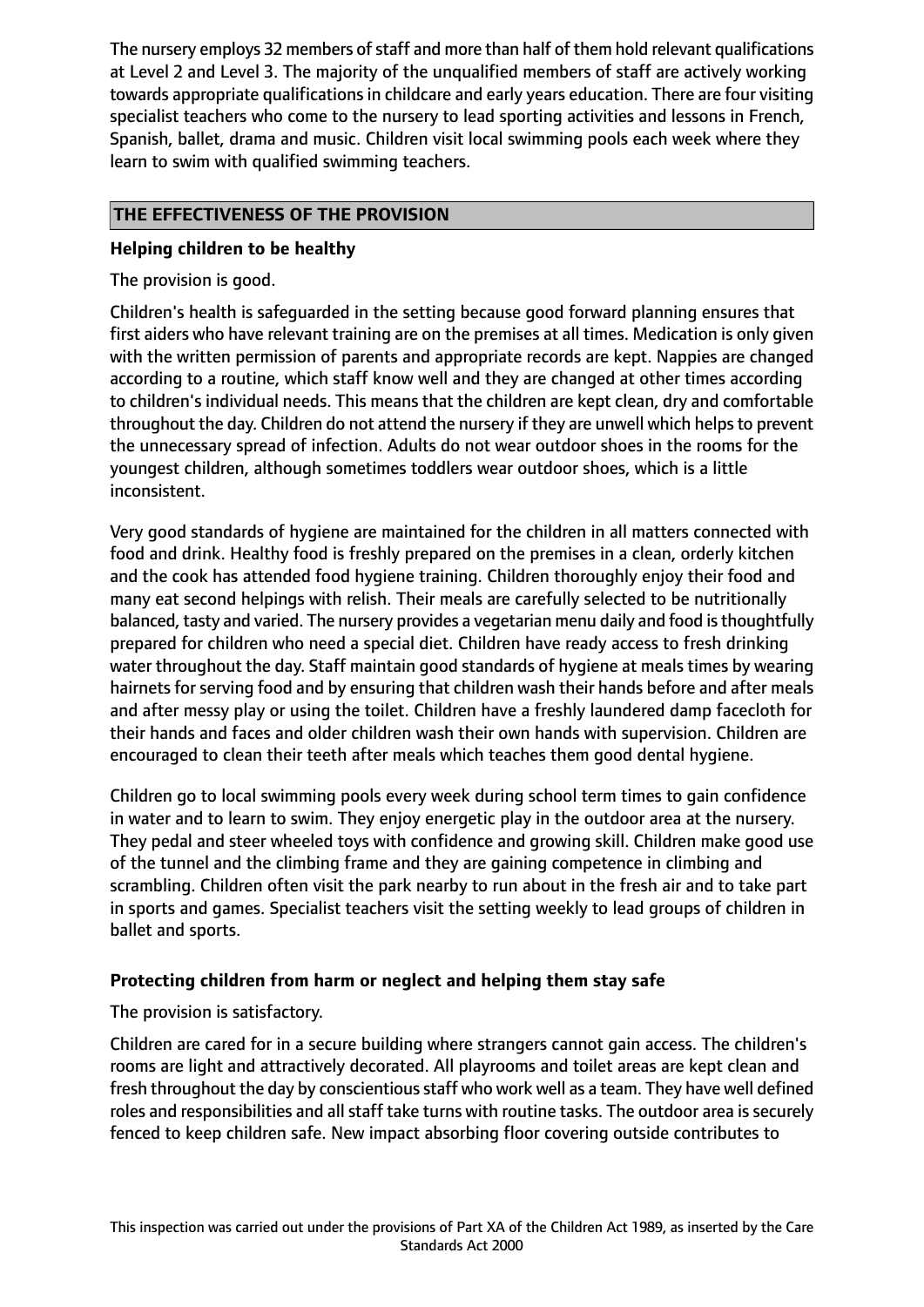children'ssafety when they are using the climbing apparatus. The new artificial grasslaid under the covered section of the outdoor play area is bright and clean for the children to play on.

The furniture in all rooms is the correct height for children to sit, eat and play in comfort. Children in every group have easy access to a very good range of toys and resources that are carefully chosen to meet their needs. Children's ICT resources are of good quality and they are set out in an attractive pod area on the ground floor where they make good use of them.

Staff conduct risk assessments throughout the building which effectively promotes children's safety in most respects, although two safety issues have not been noted. A low gate between two areas of the room for the youngest children is a little hazardous. It is not secured when open and children sometimes play at swinging it back and forth, which occasionally causes other children to lose their balance. Parents use a key fob when they enter the building which helps to keep the building secure and causes the office computer to record their child's arrival for printing out at 09:30 each day. Parents and children who arrive after this time sign a book in the reception area. Staff also maintain a handwritten register, but in the baby room on the first floor this is not always updated promptly when children arrive. This means that in the event of a fire, or other emergency evacuation, staff are not completely sure of the numbers of children in their group, which risks unnecessary delay.

Children are safeguarded in relation to child protection issues. The child protection officer has attended recent training and she is well informed. She has shared her learning with the staff team so that they know what indicators to look out for. The child protection officer has also ensured that the staff know they must share any concerns with her without delay. She has prepared appropriate forms to be kept in each room for easy access and to serve as a reminder for the staff.

#### **Helping children achieve well and enjoy what they do**

### The provision is good.

Staff in all rooms plan ahead to provide all of the children with interesting activities and experiences. Children's individual needs are carefully considered when decisions are made about moving on to the next group in the nursery. They move when staff and parents judge that they are ready to do so and not according to their date of birth. Staff in all rooms are very attentive to the children in their care. They respond to the sounds and actions of the youngest babies very well. They help the toddlers to manage their own feelings, showing calmness and understanding. The children in the baby and toddler rooms enjoy their play. They handle and explore wet and dry materials including flour, pasta, cereals, water and sand. Children enjoy spending time sharing books with the staff and on their own in comfortable, well stocked reading areas in each room. Children are surrounded by resources that appeal to their senses. Story time is a time for laughter and enjoyment. They sit together and listen very well. 'Top toddlers' is a very happy room where children are making good progressin language development and in developing good relationships with others. The children are fully involved in matching games, role play and other purposeful play activities and the hardworking staff relate very well to the children.

### Nursery Education

The quality of teaching and learning is good. Children are very responsive to their teachers and they show an interest in visitors. Children ask questions confidently and they explain their drawings and models in great detail. The staff judge children's attention span well. They ensure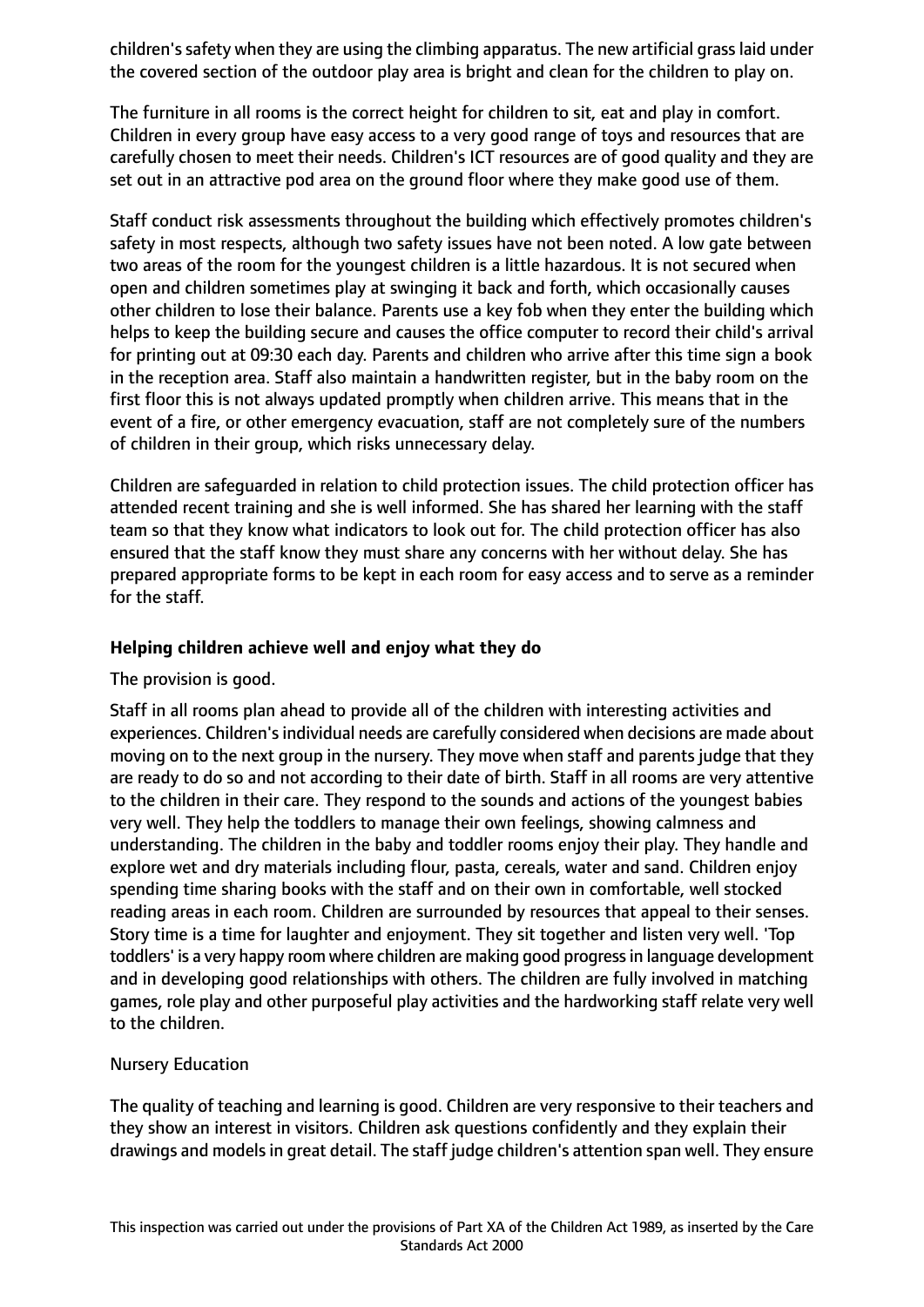that activities are well timed so that children can maintain their interest throughout. Resources are well prepared so that children do not have to waste any time waiting for activities to begin. They are content to take turns in games of fishing with magnets and they listen politely when other children are relating their news. Children are given good emotional support in relation to preparing for their move to primary schools. They talk with staff about their new schools and what they will do when they go there. The children are busy and very well behaved.

The children are making good progress with their oral communication skills. They express themselves fluently and with a growing vocabulary. Staff quickly identify any difficulties that children may be experiencing with speech or hearing and they work closely with parents and therapists to help the children make progress. Children show a love of books. They often visit the reading areas and they handle the books correctly. They hold the books the right way up and turn the pages in order, showing that they know how books work. Children have easy access to a good range of mark making materials in several different areas of their rooms. They enjoy drawing and some children label their own work with their names. However, there are few examples of their mark making or emergent writing on display to show them that their first attempts at writing are valued. Staff focus very well on the development of children's spoken language. However, there is rather less emphasis on helping children to make early steps in letter recognition, particularly for those children who are more able or more mature.

Past activity plans and children's records show that they learn all about shape, length, size and capacity.

They learn to count and calculate through well planned play and counting in daily routines. Children use information and communication technology (ICT) resources to play games that help them to count accurately and to recognise shapes. Staff seize learning opportunities as they arise in daily routines. They help the children to apply their early mathematical skills when selecting the correct number of objects for a group of children to have one each.

Children benefit from going on a very worthwhile range of outings in the local area and further afield. They have visited museums in London and enjoyed fun and games with fire officers at the local fire station. They make particularly good use of the local park for nature walks, bark rubbing expeditions and hunting for insects. Children learn about life in other parts of the world through special events when they dress-up and taste different foods. These stimulating activities help to expand children's knowledge of the world outside the nursery. They show growing confidence in the way they use computers and tape recorders. Children record their own voices and laugh out loud when they play the tape back and listen to themselves.

Children are gaining control over their hands. They are developing good cutting skills and they use construction toys every day, which helps to increase their dexterity. They put together puzzles with growing competence. The development of children's creativity is a strong aspect of the nursery's provision. Pictures and collages are children's own work and they are beautifully displayed all around their classrooms. Staff have made the learning environment very colourful and welcoming.

### **Helping children make a positive contribution**

The provision is outstanding.

Equality of access and opportunity is very actively promoted in the setting. Staff go to great lengths to find out about each child and their individual needs. Valuable home visits are arranged before children join the nursery, which helps the parents, the staff and the children to get to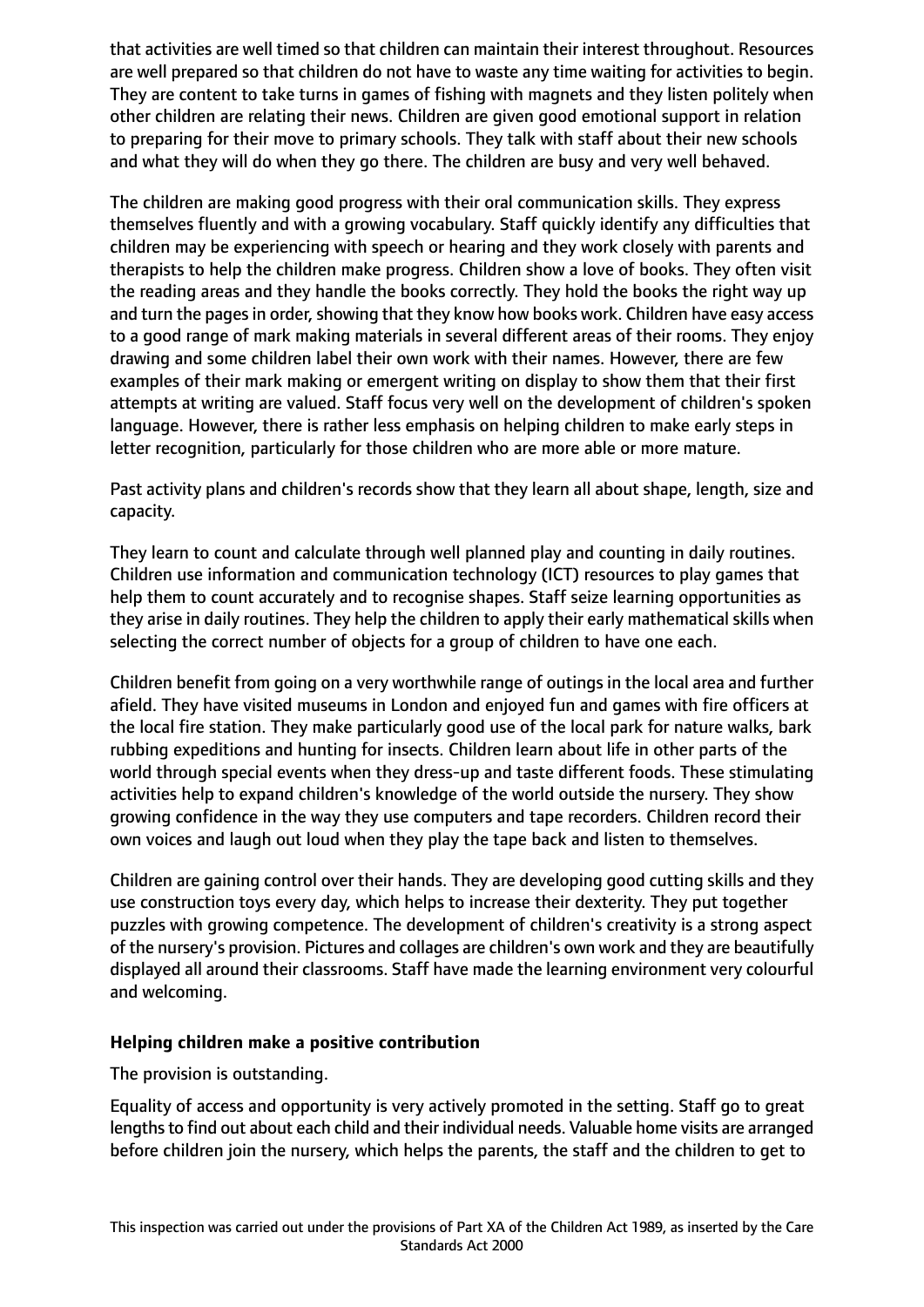know one another. A settling-in procedure is tailor made for every child and their parents are warmly welcomed into the playrooms. Parents spend varying lengths of time with their children in the playrooms, which enables them to gain confidence in the staff. They can see for themselves that the children are happy and secure before they leave the children in the nursery. Children make posters at home with their parents, which they bring to the nursery to display in their playroom. This gives each child a special link with their home and family. Health issues and dietary needs are discussed at length and staff make sure that every adult is aware of each child's requirements.

Children and adults who have disabilities or learning difficulties are assured of a very warm welcome in the nursery. Staff provide excellent support for them based on information gained from parents and specialists. An individual education plan is devised for the children by all of the adults involved. Meetings are held at regular intervals to assess progress and to agree new targets for the children. All staff working with the children are confident in their knowledge and understanding of targets and next steps, which ensures that the children are supported throughout the day. The nursery has developed strong links with special needs support staff who work with the local authority. These staff give good advice to the staff at the setting, which in turn benefits the children.

Staff successfully promote good behaviour in the nursery. They are calm, firm and very effective. Staff explain what is right and what is wrong in terms that the children understand. Older children have a short 'time out' if they are upset and need to calm down. Staff base their work with the children on a positive approach, which includes praise and reward for children when they are helpful. They learn to gain attention for good reasons rather than for unwelcome behaviour. Staff work very well with parents if children experience any behavioural difficulties. They find out if there are any events at home that may have upset the children so that their work with the children is fully informed. The children in all rooms get along very well with each other. They are polite and very well behaved and they are learning to consider the needs and feelings of others. Spiritual, moral, social and cultural development is fostered.

The partnership with parents and carers is outstanding. The provider has a clear understanding that the relationship between the nursery and the parents and carers of each child is crucial to their wellbeing, development and progress. From the moment that parents take up a place for their child they are assured of a two-way flow of information between the setting and themselves. A webcam has been installed in each playroom which enables parents to look in on their children throughout the day from their own home computers or at their place of work. The provider seeks parental views of the setting twice a year via an appraisal form, on which they can give their ideas about what they would like to see in the nursery. The provider then devises an action plan based on what parents say. She organises events in the nursery for parents to learn about activities in the setting and to find out about various types of school where the children can go next. Social events organised by the parents and teachers association are very popular. Parents help to select extra-curricular activities such as French and Spanish lessons and these have been added to the provision for the children. Parents are very well informed about their child's progress and they are empowered to assist their children in their learning at home.

## **Organisation**

The organisation is satisfactory.

All members of staff are checked for their suitability to work with children at the time of their employment. The nursery recruitment programme is thorough. References are taken up and a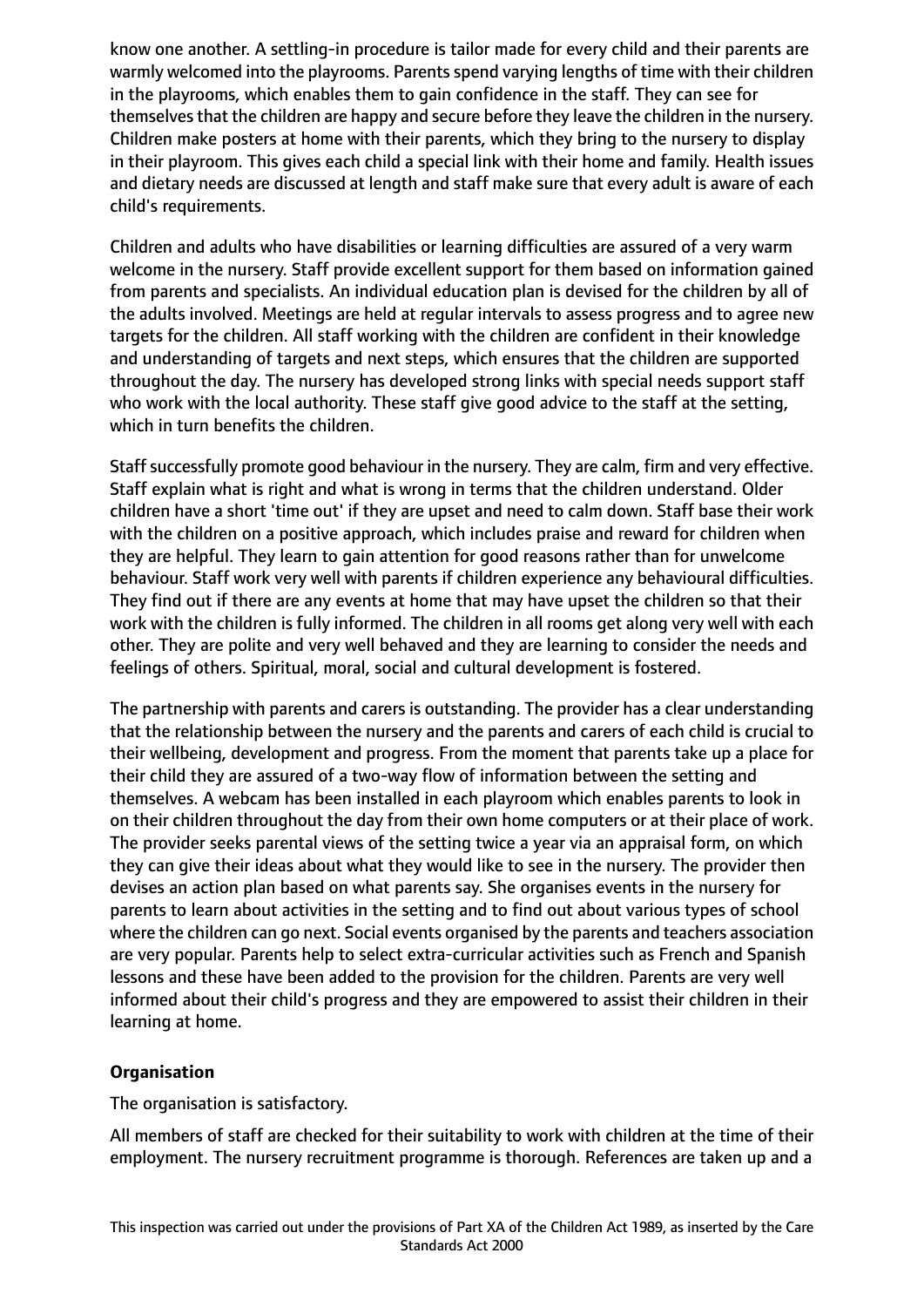probationary period is agreed. The process of induction is well planned to assist new staff in gaining familiarity with the day-to-day running of the nursery. As soon as they join the setting staff learn the policies and procedures that tell them the most important aspects of caring for the children well and keeping them safe. They gain further information about working in this setting in succeeding months. Well documented appraisals are carried out with all members of staff on a regular basis. This work helps staff to identify areas of strength in their work and at the same time helps them to select suitable training needs. The manager observes in each room and she sometimes works beside the staff in the playrooms to see at first hand that good standards are maintained for the children.

The provider and manager plan staffing rotas carefully to ensure that there are sufficient staff working with the children every day. They have effective systems in place to cover staff holidays or unforeseen staff absences. Medication and accident records are maintained correctly. Information about children's names, addresses and dates of birth, as well as other personal information, is kept in locked filing cabinets in the office to ensure confidentiality. Attendance records are maintained well in most respects and regularly conducted risk assessments identify most hazards.

Leadership and management in relation to Nursery Education is good. A qualified teacher is employed to lead the staff in planning and providing a balanced range of activities, which promote all six areas of learning well in most respects. Planning systems and content are constantly reviewed and improved to match current developments in early years education. Plans are clearly differentiated with colour coding to make them easy to follow. The groups of three and four-year-old children are led by a committed team of staff who are able to seize learning opportunities as they arise throughout the day. The provider is dedicated to promoting an inclusive environment in which every child matters. The setting meets the needs of the range of children for whom it provides.

### **Improvements since the last inspection**

One recommendation for improvement was made at the time of the last care inspection. The provider agreed to make sure that parents sign children's medication records. Records are now signed, which promotes children's health and safety.

Following the last nursery education inspection the provider agreed to consolidate systems for assessing children's progress, in order to identify their next steps in learning. Documents and records are now in place which show children's achievements and staff make use of observation notes to identify the next steps in children's learning.

### **Complaints since the last inspection**

Since the last inspection there have been no complaints made to Ofsted that required either the provider or Ofsted to take any action in order to meet the National Standards. The provider is required to keep a record of complaints made by parents that they can see on request. The complaints record may contain complaints other than those made to Ofsted.